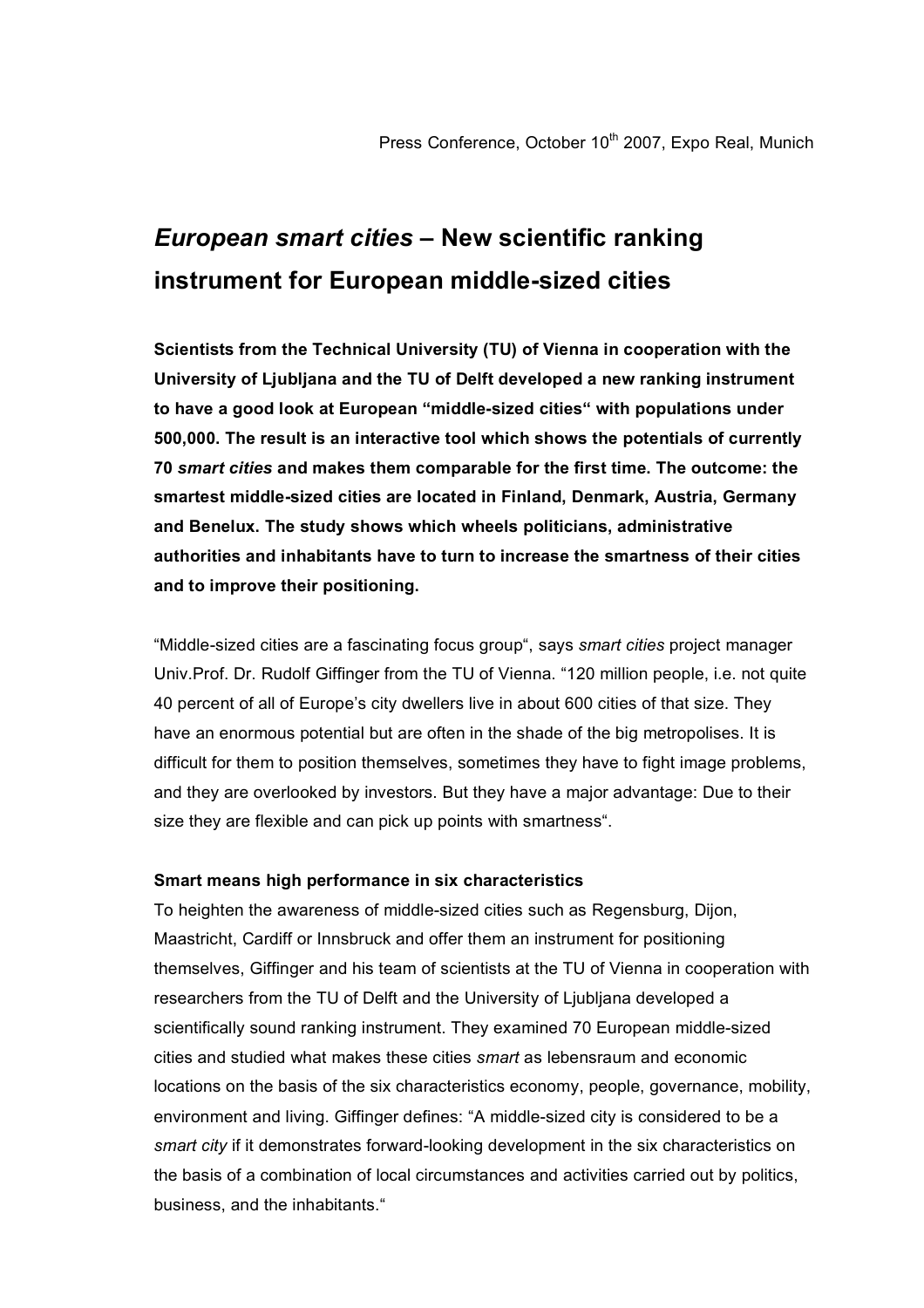#### **256 potential candidates**

"To be able to compare cities in a way that makes sense they have to be of a similar size and dispose of relevant, sufficient and accessible data material", says Giffinger. The prerequisites for inclusion in the ranking were defined by the scientists: 100,000 to 500,000 inhabitants, a commuter belt under 1.5 million people, at least one university – which applies to 256 European cities. "To ensure that the data is comparable we used data material from Urban Audit, a European comparison of cities carried out by the Statistical Office of the EU (Eurostat), which covers 94 of the eligible 256 cities. In addition to that we collected data ourselves". For the first edition of their ranking the scientists finally chose 70 middle-sized European cities.

#### **Scientifically sound, dynamic and universally applicable**

"Our study is scientifically sound, transparent and verifiable. The special benefit of this tool is that it is universally applicable because on the one hand additionally to the status quo we show how the positioning in the ranking shifts if individual factors are changed. On the other hand the ranking allows comparisons in the event of future surveys, and the increasing number of participants and increasing quantity of data increase the validity", says Evert Meijers from the TU of Delft.

The ranking was structured in three levels: for h six characteristics – economy, people, governance, mobility, environment, living – the team of researchers defined 31 factors which are determined by 74 indicators. "For the smart economy characteristic, for example, the factor innovative spirit is of importance, which in turn is determined by the three indicators 'research and development expenditure', 'rate of employment in knowledge-intensive areas', and 'relative number of patent applications' ", explains Meijers. "Thus a number of comparable factors are assigned to every city which are allocated to the individual characteristics and thus determine the position in the ranking".

#### **Denmark and Finland dominate the leading group**

Luxemburg as number one in the overall ranking is followed by the Danish and Finnish cities in the leading group, followed by Eindhoven (NL), Linz ynd Salzburg. The Top Five: Luxemburg, Aarhus (Denmark), Turku (Finland), Aalburg and Odense (Denmark). At the lower end mainly cities from the new Member States of the EU are found.

#### **Decisive for the quality of the ranking: Focus not only on economy**

In the ranking based on individual smart characteristics the positions differ considerably from the overall ranking in some cases. Maastricht (overall ranking:  $18<sup>th</sup>$ ),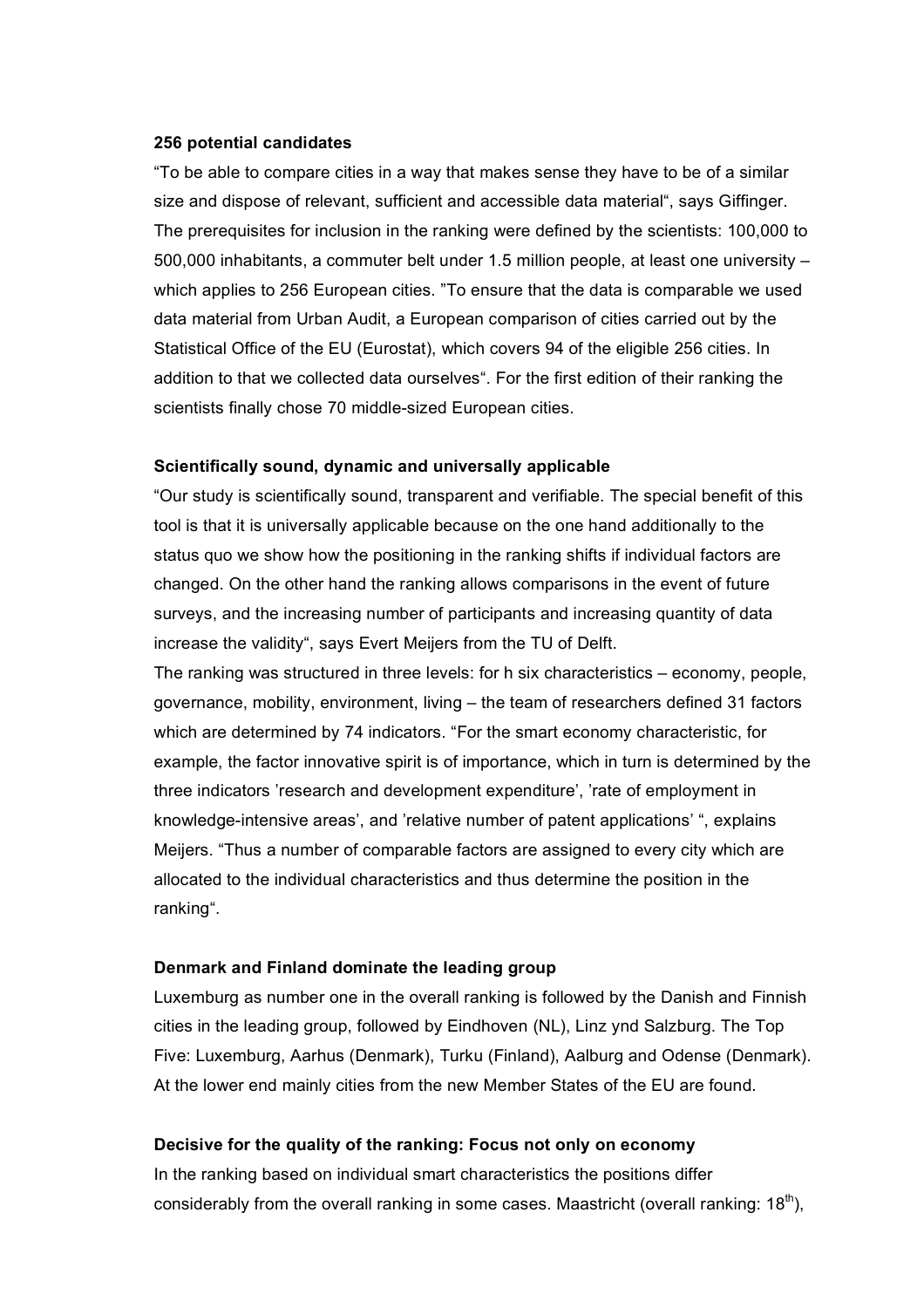for example, is at the top as to the characteristic smart mobility; Tampere (overall ranking:  $6<sup>th</sup>$ ) comes first when it comes to smart government, and Montpellier (overall ranking: 11<sup>th</sup>) is the number one when it comes to smart environment. "Twenty years ago only economic aspects would have been considered in a ranking. What is decisive for the quality of our ranking is the selection of factors which reflect not only an economy-based point of view but also governance, participation, culture and quality of life", says Meijers, demonstrating the step-by-step change up to the last place on the example of Göttingen and Graz: "What speaks for Göttingen is above all the factor innovative environment in the "smart economy" characteristic, but the city shows weaknesses in the areas flexibility and cosmopolitanism in the "smart people" characteristic. Graz, by contrast, is strong in the factor culture and society in the "smart living" characteristic but needs to catch up in the factor air quality of the "smart environment" characteristic".

#### **Placement is important, potential for improvement is even more important**

"The overall ranking in the placement is of great interest for a city, of course, but it is even more important to identify strengths and weaknesses in certain key areas and to develop strategies to improve the performance and become more attractive for investors. Our study shows on the basis of which indicators this can be done", says Natasa Pichler-Milanovic from the University of Ljubljana. "We developed a scientifically sound tool for decision-makers – an ideal instrument which shows where something has to be done."

# **Middle-sized cities form a separate, strong league. New round of evaluations scheduled in three years.**

The ranking is to be continued. "Presented to the public for the first time at the Expo Real the ranking result is a first intermediate status in the evaluation process of the *smart cities* so to speak, which is to serve as basis for discussion", says Meijers. In three years a second round of evaluations is to be started. The team of scientists hopes that it will have more comprehensive data at its disposal then to be able to include more cities in the ranking. "Not providing any data does not really indicate that a city is smart", emphasizes Meijers. He appeals to those responsible in the cities which are not included in the ranking to provide data of their own accord. "The European middle-sized cities form a separate, strong league. Any city should be interested in a good positioning in that ranking. If the inhabitants and their local governments are smart, it is up to them to increase their quality of life".